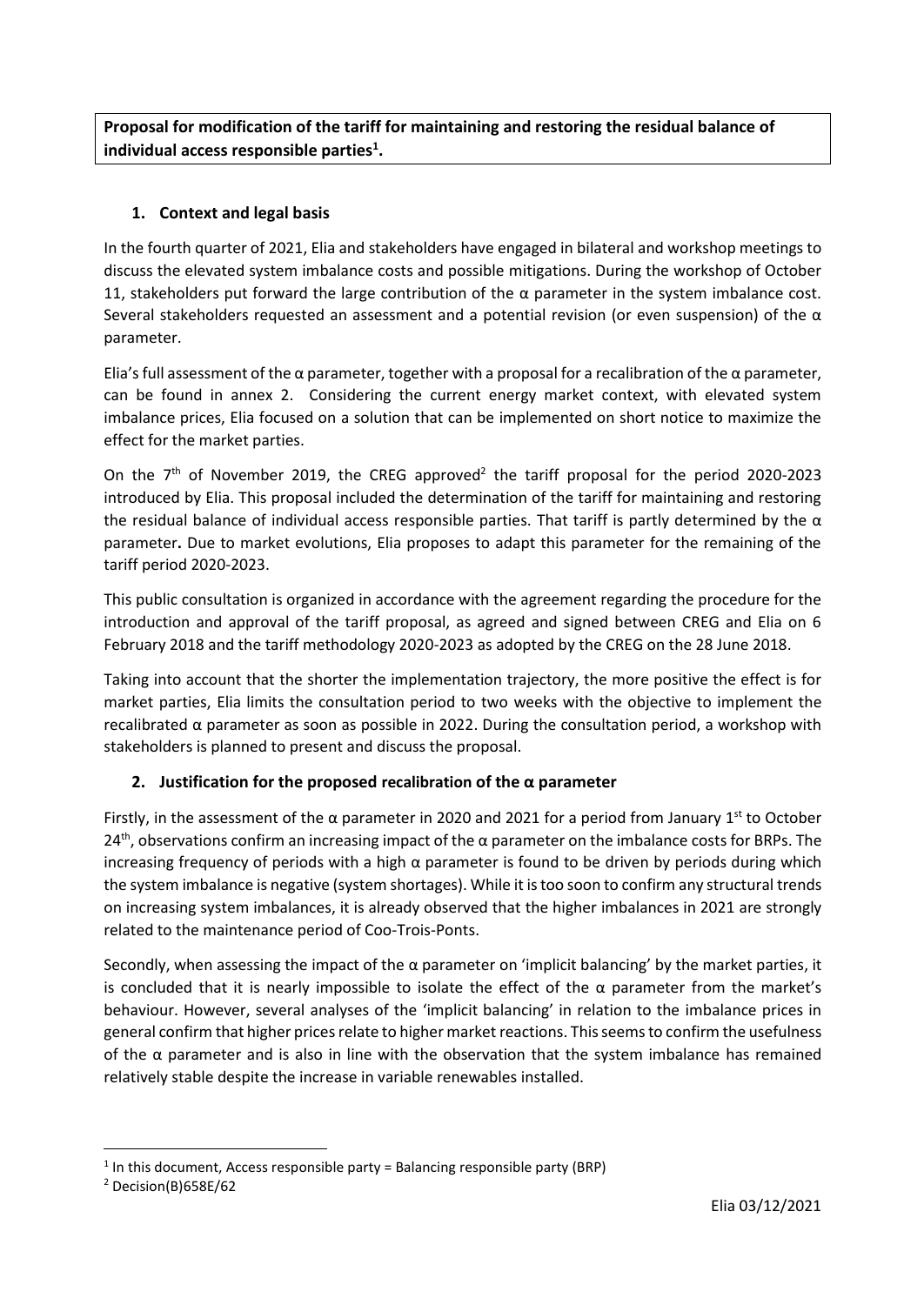Thirdly, when assessing the relation between the  $\alpha$  parameter and the imbalance price, it is confirmed that several periods, and particularly in 2021, occur where the α parameter is high while the marginal incremental (decremental) price is already very high (low). It can be questioned if a price adder such as the α-parameter in such conditions is effective.

Based on its analysis, Elia proposes to:

- 1. maintain the  $\alpha$  parameter during periods when imbalance price levels are low as it fortifies incentives for implicit balancing, benefiting the management of system imbalances and reserve dimensioning. In addition, it provides strong incentives for BRPs to balance their position or help the system during exceptional balancing events (e.g. offshore storm risks) and hereby avoiding the use of exceptional balancing measures. In addition, after implementation of the EU balancing platforms, the  $\alpha$  parameter can maintain the incentives during periods of low imbalance prices (driven by low cross-border marginal prices on the regional balancing market) while (local) system imbalances are high;
- 2. recalibrate the  $\alpha$  parameter to temper its value during periods when imbalance price levels are high as the effect of incentivizing additional implicit balancing actions by means of the  $\alpha$ parameter is expected to wear out at higher price levels. Tempering the  $\alpha$  parameter during these periods will reduce the impact of the  $\alpha$  parameter on the total imbalance costs without compromising on the main objectives of the  $\alpha$  parameter.

#### **3. Proposition of the adjustment of the α parameter**

In order to mitigate the incentivizing  $\alpha$  parameter during periods with elevated marginal incremental (MIP) or decremental price (MDP), Elia proposes to introduce a calibration parameter (cp) which is implemented as a multiplicator to the original  $\alpha$  parameter :

$$
\alpha(t) \left( \text{EUR}/\text{MWh} \right) = \left( a + \frac{b}{1 + \exp\left(\frac{c - x}{d}\right)} \right) * cp
$$

The **cp** is determined by the value of MIP and MDP according to:

- If  $SI^3$  (t)  $\leq 0$ ;
	- o If MIP (t) ≥ 400 €/MWh; 0
	- o If 200 €/MWh ≤ MIP (t) < 400 €/MWh;  $(400 MIP(t) )/ 200$
	- o If 0 €/MWh ≤ MIP (t) < 200 €/MWh; 1
	- o If -200 €/MWh ≤ MIP < 0 €/MWh;  $(MIP(t) + 200)/200$
	- o If MIP (t)  $\lt$  -200 €/MWh; 0
- $\bullet$  If SI (t)  $\geq 0$ ;
	- o If MDP (t)  $≥$  400 €/MWh; 0
	- o If 200 €/MWh ≤ MDP(t) < 400 €/MWh;  $(400 MDP(t))/200$
	- o If 0 €/MWh ≤ MDP(t) < 200 €/MWh; 1
	- o If -200 €/MWh ≤ MDP(t) < 0 €/MWh;  $(MDP(t) + 200)/200$
	- o If MDP(t) < -200 €/MWh; 0

The thresholds are justified following the observations of current market reactions as presented in Annex 2:

 $\ddot{\phantom{a}}$ 

<sup>&</sup>lt;sup>3</sup> SI refers to the system imbalance in the quarter-hour period t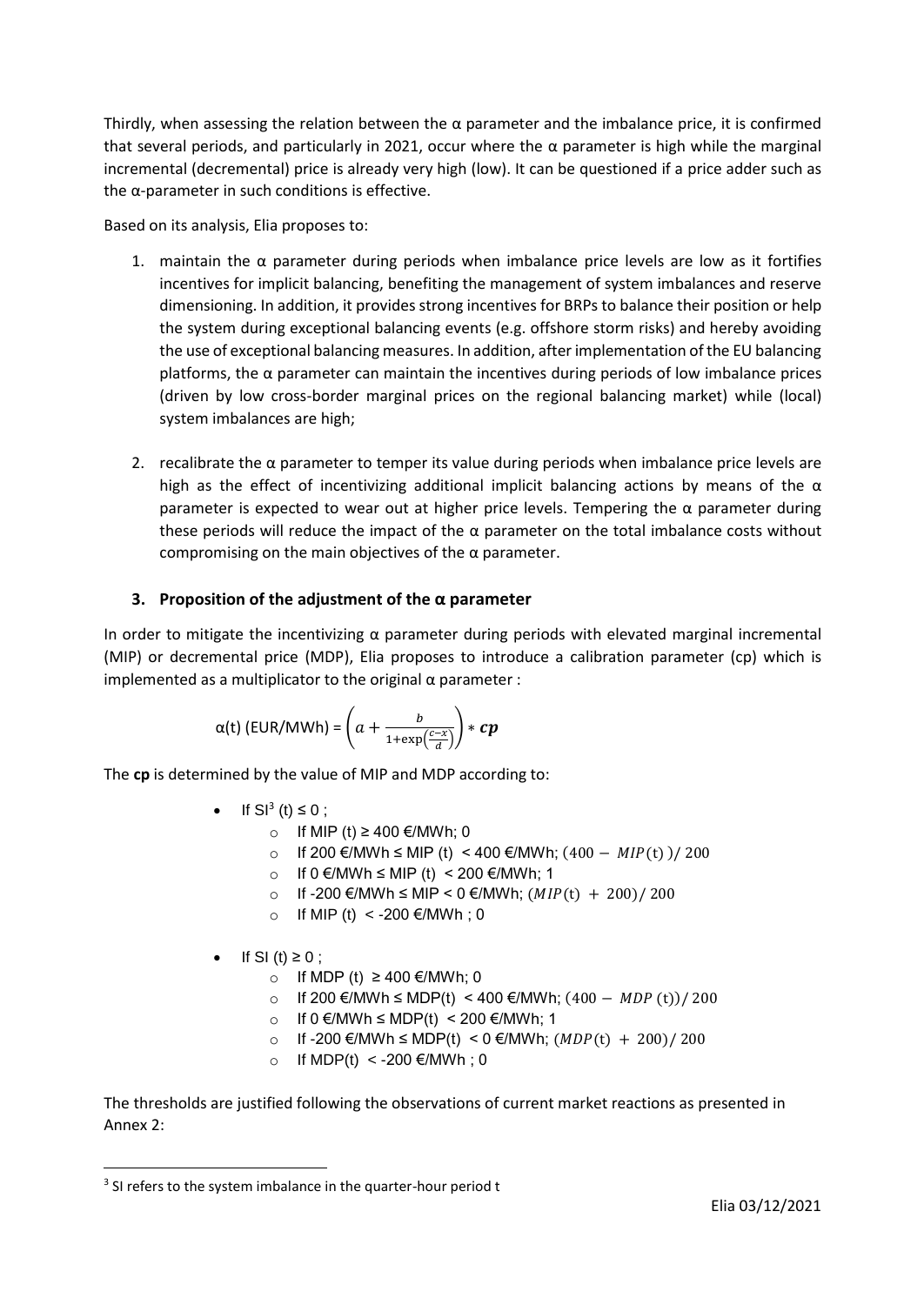- additional market reaction at imbalance prices higher than 400  $\epsilon$ /MWh is observed to be limited. This is also confirmed by an analysis on the day-ahead market prices for the calibration of the strike price for the Belgian CRM which shows that most elastic reaction of the market will already have taken place at a price of 300  $\epsilon$ /MWh<sup>4</sup>;
- additional market reaction at imbalance prices lower than -200  $\epsilon$ /MWh is expected to be limited as generation support schemes for wind power do not exceed 107 €/MWh. Solar power (with support schemes not exceeding 450 €/MWh) is currently not assumed to play a substantial role in balancing due to its decentral nature;
- the gradual adaption of the calibration parameter is set over a range of 200  $\epsilon$ /MWh in order to avoid discontinuities at a maximum  $\alpha$  parameter of 200 €/MWh.

### **4. Impact of the adjustment of the α parameter**

 $\ddot{\phantom{a}}$ 

The impact of the calibration parameter is assessed by means of simulations of the new  $\alpha$  parameter in 2020 and 2021 (cf. Annex 2). Results show how the total imbalance cost between January 1 – October 24, 2021 would have been reduced from 19.2 M€ to 12.2 M€ (i.e. to a level similar to 2020).

<sup>4</sup>This analysis is realized by E-CUBE looking at day-ahead market prices for the construction of the calibration curve of the strike price for the Belgian CRM. Such curve highlights that a price of 300 €/MWh on the Day-ahead market corresponds to a minimum of 85% of reaction of elastic volume on the market (with prices strictly below the market price cap and strictly above 0 €/MWh) for the winters 18-19, 19-20, 20-21. In other words, these results indicate that most of the elastic reaction of the market will already have taken place at such price. More information on this price of 300 €/MWh are available at the following link : [https://www.elia.be/-/media/project/elia/elia-site/users](https://www.elia.be/-/media/project/elia/elia-site/users-group/ug/adequacy-working-group/20211125_dy2026---y-4-auction---calibration-report.pdf)[group/ug/adequacy-working-group/20211125\\_dy2026---y-4-auction---calibration-report.pdf](https://www.elia.be/-/media/project/elia/elia-site/users-group/ug/adequacy-working-group/20211125_dy2026---y-4-auction---calibration-report.pdf)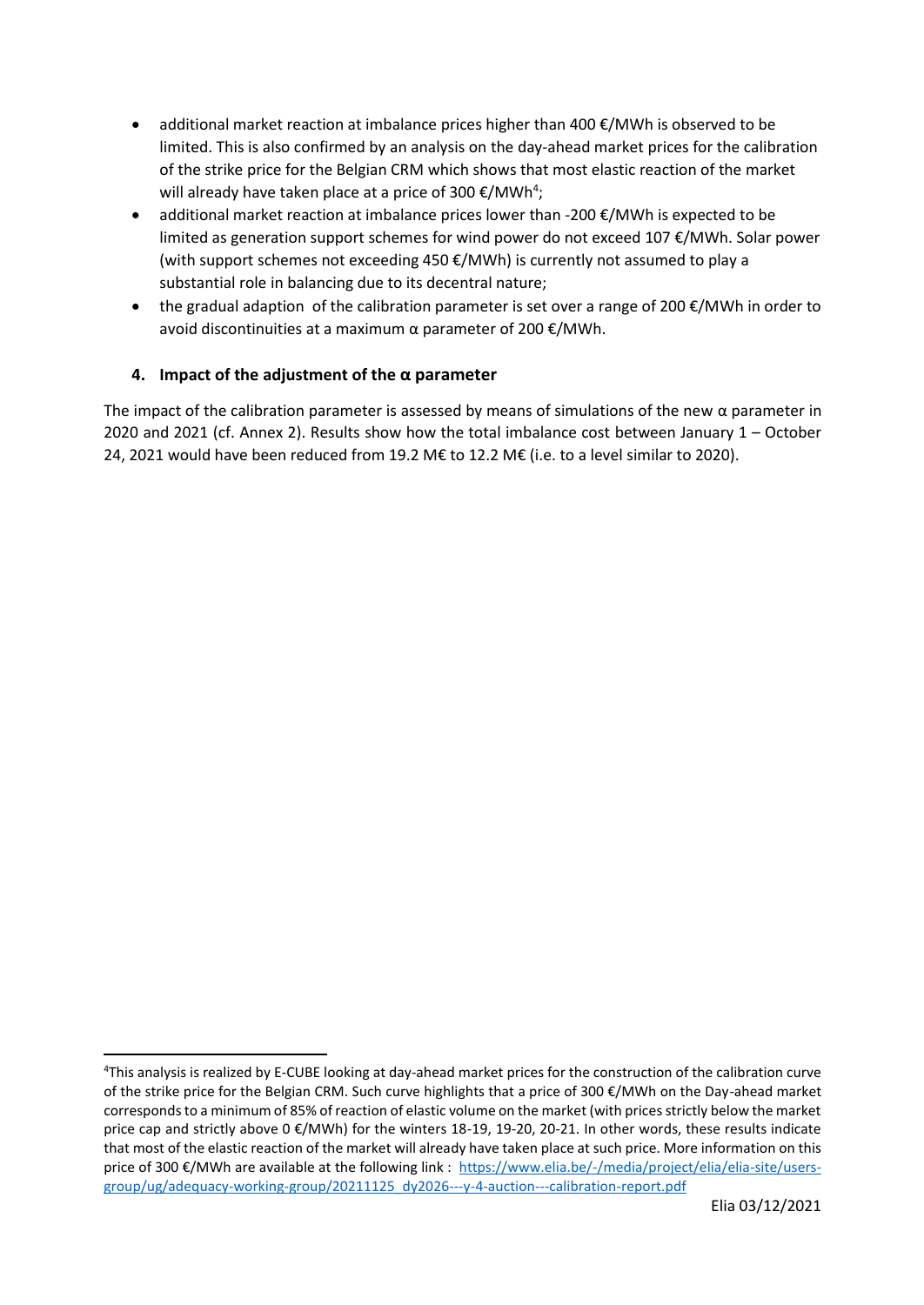**Annex 1: Modification of the tariff for maintaining and restoring the residual balance of individual access responsible parties (track changes).**

### **Tariffs for maintaining and restoring the residual balance of individual access responsible parties<sup>5</sup>**

### **Period 2020-2023**

The tariff terms and conditions established by the CREG decision dated 7 November 2019 shall apply from 1 January 2020 to 31 December 2023 inclusive.

The tariff for maintaining and restoring the residual balance of individual access responsible parties is based on the costs incurred by Elia for maintaining balance between generation and consumption in the Belgian control area for the quarter-hour in question and is intended to appropriately incentivise grid users to balance their injection and offtake levels, as per Article 12(5)(10) of the Electricity Act of 29 April 1999 and as per paragraphs 4.2(2), 4.4, 4.5 and 4.6 of Annex 2 to the Tariff Methodology of 28 June 2018.

 $\ddot{\phantom{a}}$ 

<sup>5</sup> Access Responsible Party = balance responsible or Balance Responsible Party (BRP)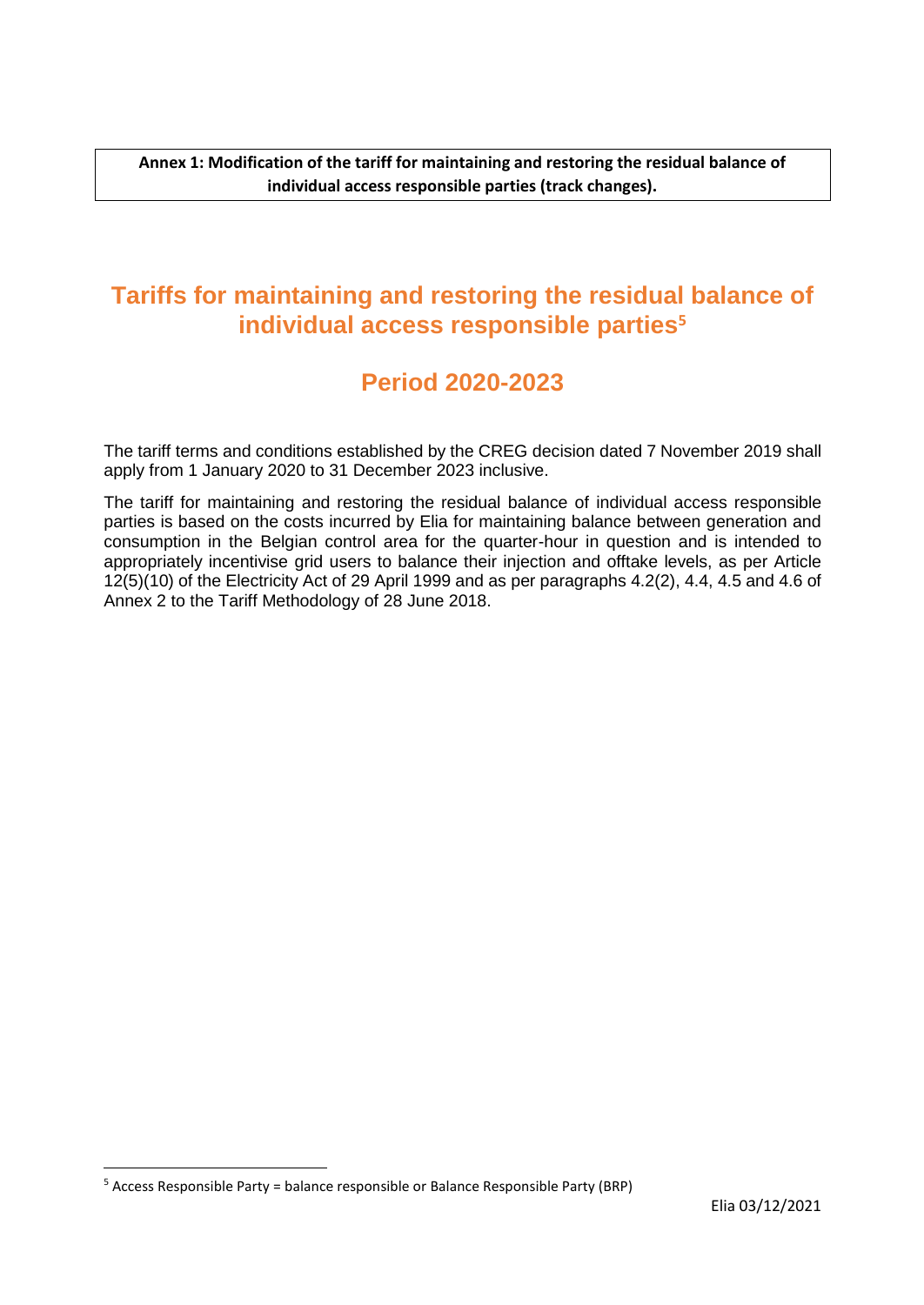# **1. Definitions**

 $\overline{a}$ 

The **imbalance** of a given balance responsible party is the quarter-hourly difference between its total injections at the balance responsible party's perimeter for the given quarter-hour, and total offtakes at the balance responsible party's perimeter for the given quarter-hour, including active grid losses attributable to and compensated by said access responsible party. The concepts of 'injection' and 'offtake', as well as the imbalance perimeter are stipulated in the balance responsible party's Contract.

The **Net Regulation Volume** (NRV), as defined in the functioning rules of the market governing compensation for quarter-hourly imbalances, reflects, for a given quarter-hour, the net control volume of energy (upward and downward) which Elia applies in order to maintain balance in the Elia control area. A plus or minus sign in front of the NRV indicatives, respectively, an overall energy shortage or energy surplus in the Belgian control area. If the NRV is zero, the control area is assumed to have a deficit.

The NRV is adjusted to take into account, where applicable, activations of the strategic reserve, in accordance with the principles described in the functioning rules governing the operation of the strategic reserve.

The **Area Control Error**<sup>6</sup> (ACE) is the current difference between the scheduled values ('program') and the actual values ('measurements') of power exchanged in the Belgian control area, taking into account the impact of frequency deviations.

**The imbalance of the system or the Control Area Imbalance** (hereinafter the 'System Imbalance' or 'SI') is, during a given quarter-hour, equal to the Area Control Error minus the NRV:

#### *System Imbalance = ACE – NRV*

The marginal price for upward activation reflects, for a given quarter-hour, the price of the most expensive energy for upward regulation in order to compensate for imbalance in the Belgian control area during that quarter-hour.

The marginal price for upward activation is determined in the the functioning rules of the market governing compensation for quarter-hourly imbalances that Elia has established in accordance with the Federal Grid Code.

The marginal price for downward activation reflects, for a given quarter-hour, the price of the most expensive energy for downward regulation in order to compensate for imbalance in the Belgian control area during said quarter-hour.

The marginal price for downward activation is determined in the the functioning rules of the market governing compensation for quarter-hourly imbalances that Elia has established in accordance with the Federal Grid Code.

<sup>6</sup> Defined in Regulation (EU) 2017/1485 of 2 August 2017 establishing a guideline on electricity transmission system operation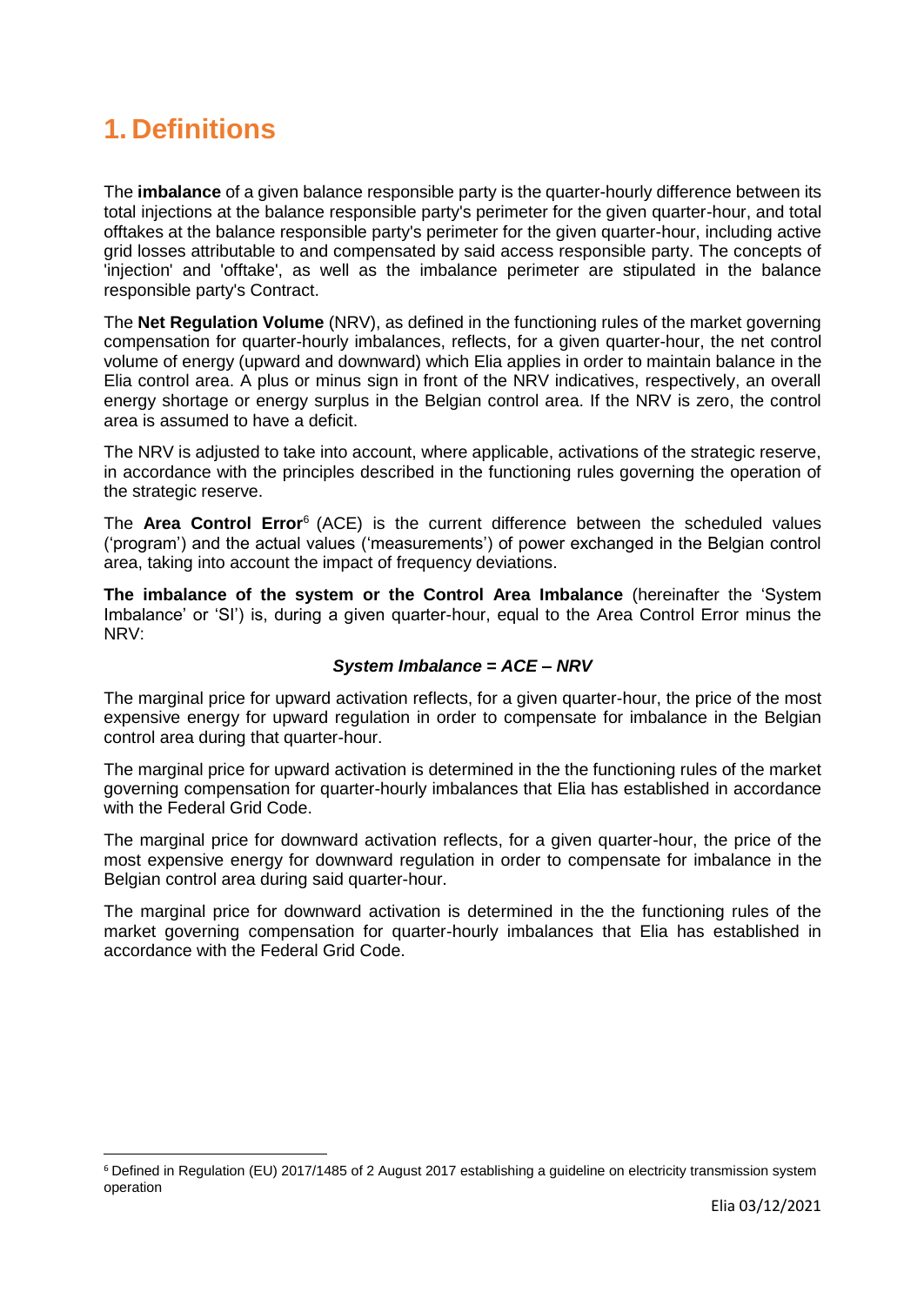## **2. Tariff for maintaining and restoring the residual balance of individual access responsible parties**

In accordance with Article 55.1 of the directive on electricity system balancing, the plus or minus sign in front of the imbalance of a given balance responsible party determines whether the tariff for maintaining and restoring the residual balance of the individual access responsible party reflects a purchase tariff or sale tariff. A positive imbalance corresponds to an excessive injection of energy by the balance responsible party. The tariff that applies to this type of situation is a feed-in tariff for surplus energy, which is therefore paid by Elia to the balance responsible party if the residual balance tariff is positive. A negative imbalance, on the other hand, corresponds to an insufficient injection by the balance responsible party. The tariff that applies to this type of situation is a loss-making tariff for the sale of energy, which is therefore paid by the balance responsible party to Elia if the residual balance tariff is positive.

The tariff for maintaining and restoring the residual balance of the individual access responsible party is generally positive. However, it is possible, especially in the event of a downward adjustment, that the tariff will be negative, with the result that reverse payments are made between Elia and the relevant balance responsible parties.

For the period 2020-2023, the tariff for maintaining and restoring the residual balance of the individual access responsible party is calculated according to the following table:

|                                            |          | System Imbalance |                  |
|--------------------------------------------|----------|------------------|------------------|
|                                            |          | Positive         | Negative or zero |
| Imbalance of the balance responsible party | Positive | $MDP - \alpha$   | MIP + $\alpha$   |
|                                            | Negative |                  |                  |

Table 1. Tariffs for maintaining and restoring the residual balance of individual access responsible parties

#### where:

- $MDP =$  marginal price of downward activation
- $MIP$  = marginal price of upward activation
- $\alpha$  (EUR/MWh) = 0 if si ABS(SI(t)) ≤ 150 MW

- 
$$
\alpha(t)
$$
 (EUR/MWh) =  $\left(a + \frac{b}{1 + \exp(\frac{c - x}{d})}\right) * cp$  if ABS(SI(t)) > 150MW

with the values for parameters a, b, c, d, x:

- $a = 0$  EUR/MWh
- $b = 200$  EUR/MWh
- $c = 450$  MW
- $d = 65$  MW

 $x =$  Average  $[(ABS (SI (t)))]$ ; ABS  $(SI (t-1))]$ , namely the moving average of the absolute value of the quarter-hour system imbalance qh (t) and qh (t -1)

The **cp** is determined by the value of MIP and MDP according to:

- $\bullet$  If SI (t)  $\leq$  0;
	- o If MIP (t) ≥ 400 €/MWh; 0
	- o If 200 €/MWh ≤ MIP (t) < 400 €/MWh;  $(400 MIP(t) )/ 200$
	- o If 0 €/MWh  $\leq$  MIP (t)  $\leq$  200 €/MWh; 1
	- o If -200 €/MWh ≤ MIP < 0 €/MWh;  $(MIP(t) + 200) / 200$
	- o If MIP (t)  $\lt$  -200 €/MWh : 0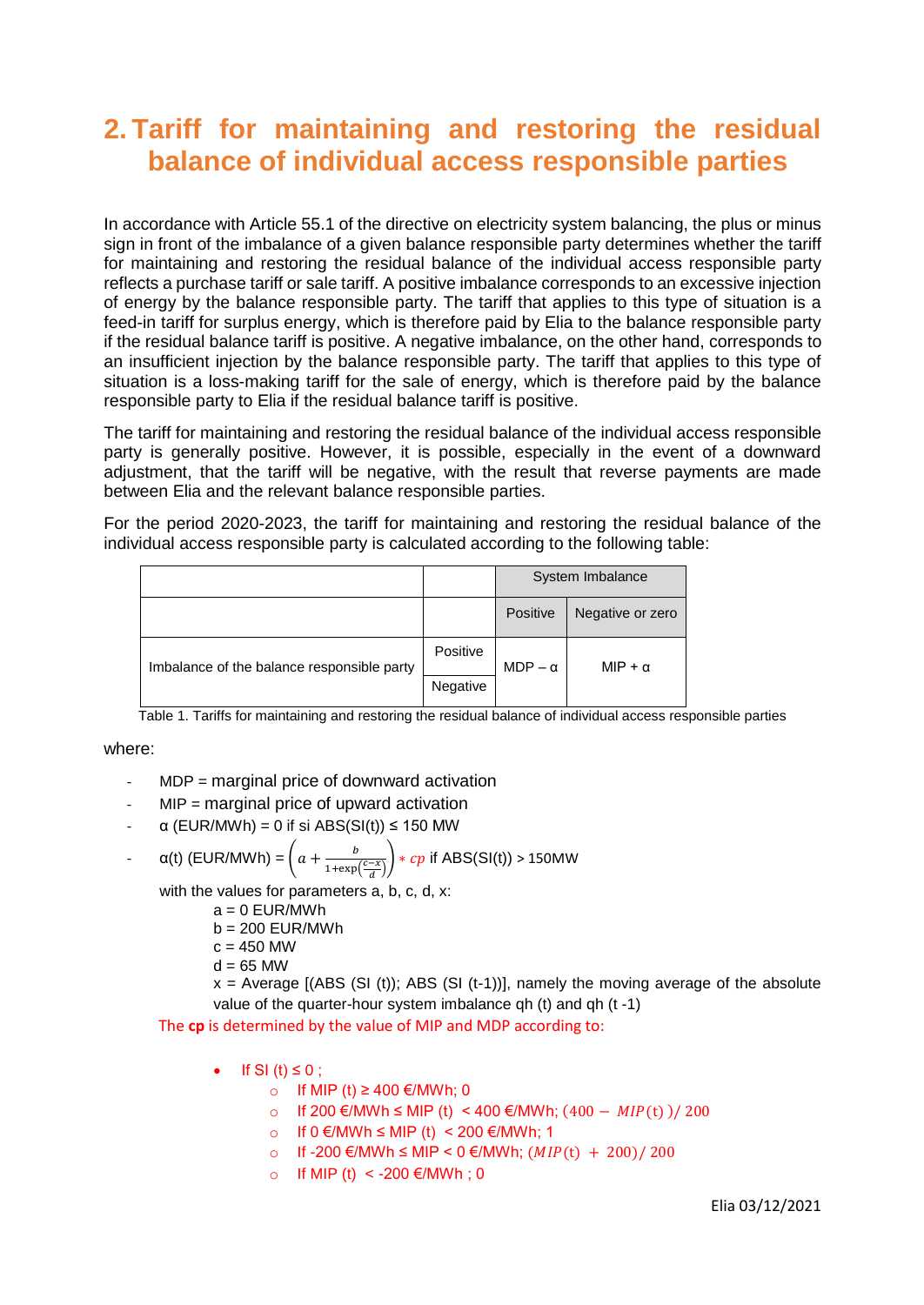- If SI (t)  $\geq 0$  ;
	- o If MDP (t)  $≥$  400 €/MWh; 0
	- o If 200 €/MWh ≤ MDP(t) < 400 €/MWh;  $(400 MDP(t))/200$
	- o If 0 €/MWh ≤ MDP(t) < 200 €/MWh; 1
	- o If -200 €/MWh ≤ MDP(t) < 0 €/MWh;  $(MDP(t) + 200) / 200$
	- o If MDP(t) < -200 €/MWh; 0
- System imbalance = ACE NRV
- $NCV = Net Control Volume$
- $ACE = Area$  Control Error
- ABS (SI (t)) = the absolute value of the quarter-hour system imbalance qh (t)
- ABS  $(SI (t-1))$  = the absolute value of the quarter-hour system imbalance qh  $(t-1)$

To provide effective incentives for the balance responsible parties in specific situations, in particular when the size of the imbalance in the control area approaches or exceeds available reserves<sup>7</sup> (incompressibility) or in the event of supply problems, special rules may apply for determining the value of the tariff for maintaining and restoring the residual balance of individual access responsible parties. These rules will be described in:

- the functioning rules of the strategic reserve, more specifically in the event of:
	- $\circ$  activation of the strategic reserves, as stipulated in points 4.2 and 4.6 of Annex 2 to the Tariff Methodology;
	- o pursuant to Article 7 *septies §*2 of the Electricity Act;
- the functioning rules governing the operation of the market with respect to compensation for quarter-hourly imbalances (e.g. in the event of insufficient compressibility).

If necessary, relevant additional rules proposed by Elia and approved by the CREG will also be taken into account.

 $\Rightarrow$  Setting the a parameter

1

The α-parameter offers an additional incentive that is applicable in the event of a structural imbalance in the Belgian control area, both for balance responsible parties with an imbalance in the same direction as the overall imbalance of the Belgian control area, and for balance responsible parties with an imbalance in the opposite direction as the overall imbalance of the Belgian control area.

An adjustment to the α parameter during the regulatory period does not constitute a change to the tariff mechanism.

 $7$  For example, in the event of the need to activate backup contracts concluded with neighbouring system operators in export mode.